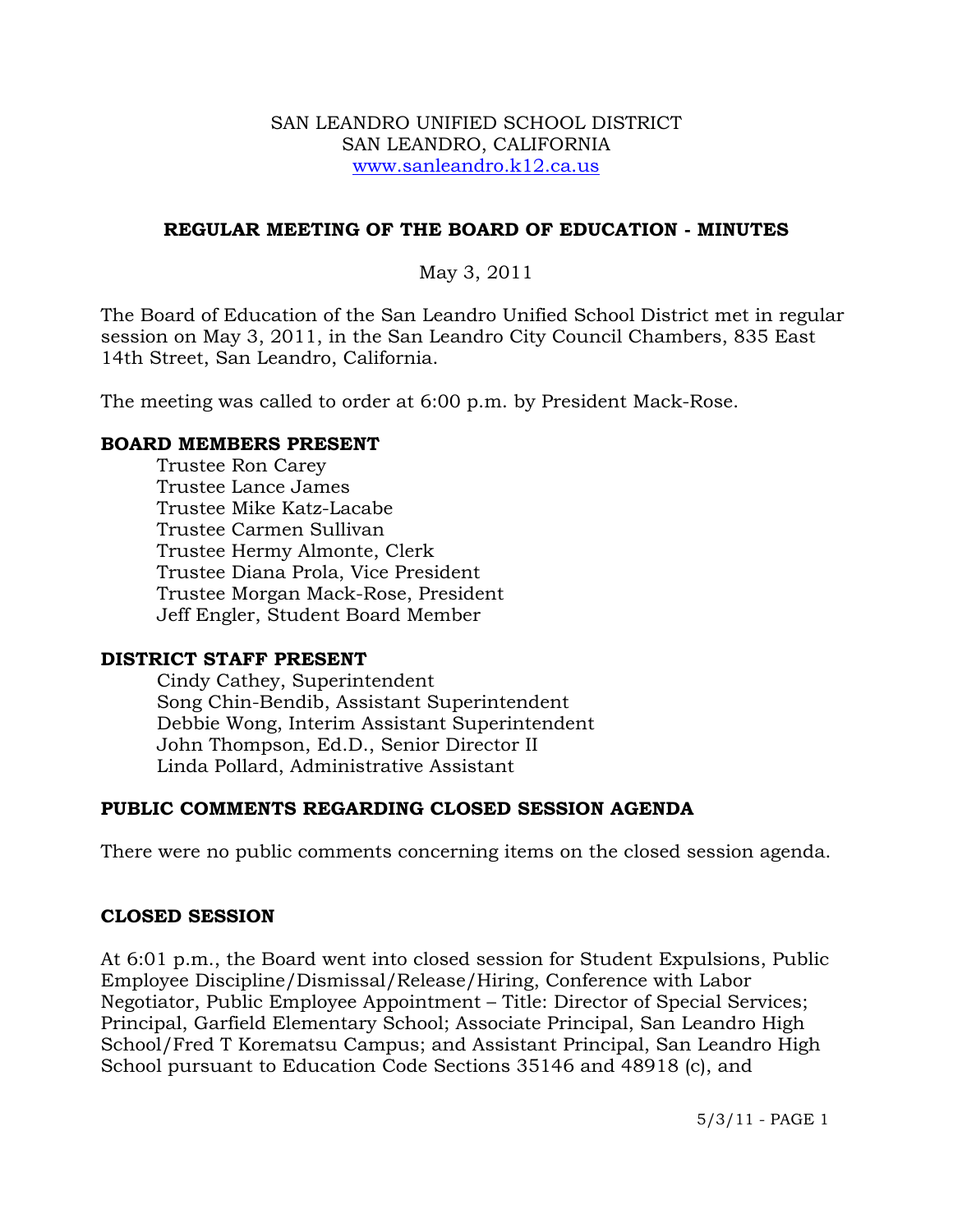Government Code Sections 54957, and 54957.6. The closed session was adjourned at 7:04 p.m.

The Board returned to open session at 7:10 p.m. with the Pledge of Allegiance to the Flag. President Mack-Rose said the Board had been in closed session where

"In accordance with Government Code 54956 and Education Code 44929.21(b), the Board took the following action:

- On a motion made by Trustee Katz-Lacabe and seconded by Trustee James, the Board appointed David Poeschl as Director of Special Services by a 7-0 vote.
- On a motion made by Trustee Prola and seconded by Trustee Sullivan, the Board appointed Lori Watson as Associate Principal of San Leandro High School/Fred T. Korematsu Campus by a 7-0 vote.
- On a motion made by Trustee Katz-Lacabe and seconded by Trustee James, the Board appointed Guillermo Morales as Assistant Principal of San Leandro High School by a 7-0 vote.
- On a motion made by Trustee Katz-Lacabe and seconded by Trustee Carey, the Board approved to non-reelect a probationary certificated employee by a 7-0 vote.
- On a motion made by Trustee Katz-Lacabe and seconded by Trustee Sullivan, the Board approved to non-reelect a probationary certificated employee by a 7-0 vote.

The Board has directed the Superintendent and/or designee to deliver the proper notifications to the affect employees."

# **APPROVAL OF AGENDA**

On a motion made by Trustee Sullivan and seconded by Trustee James, the Board approved the agenda for the regular meeting of May 3, 2011, by a 7-0 vote.

# **PRESENTATIONS**

A Certificate of Commendation was presented to Drakes Brewing Company, an urban craft brewery, established in 1989, operating from the former powerhouse of a long-gone Caterpiller plant in San Leandro. On the first Friday of each month, Drakes hosts "First Friday Events" which are fundraisers for local schools and education foundations. The Superintendent and Board of Education commended Drakes Brewing Company for their commitment to education and generous support, raising

5/3/11 - PAGE 2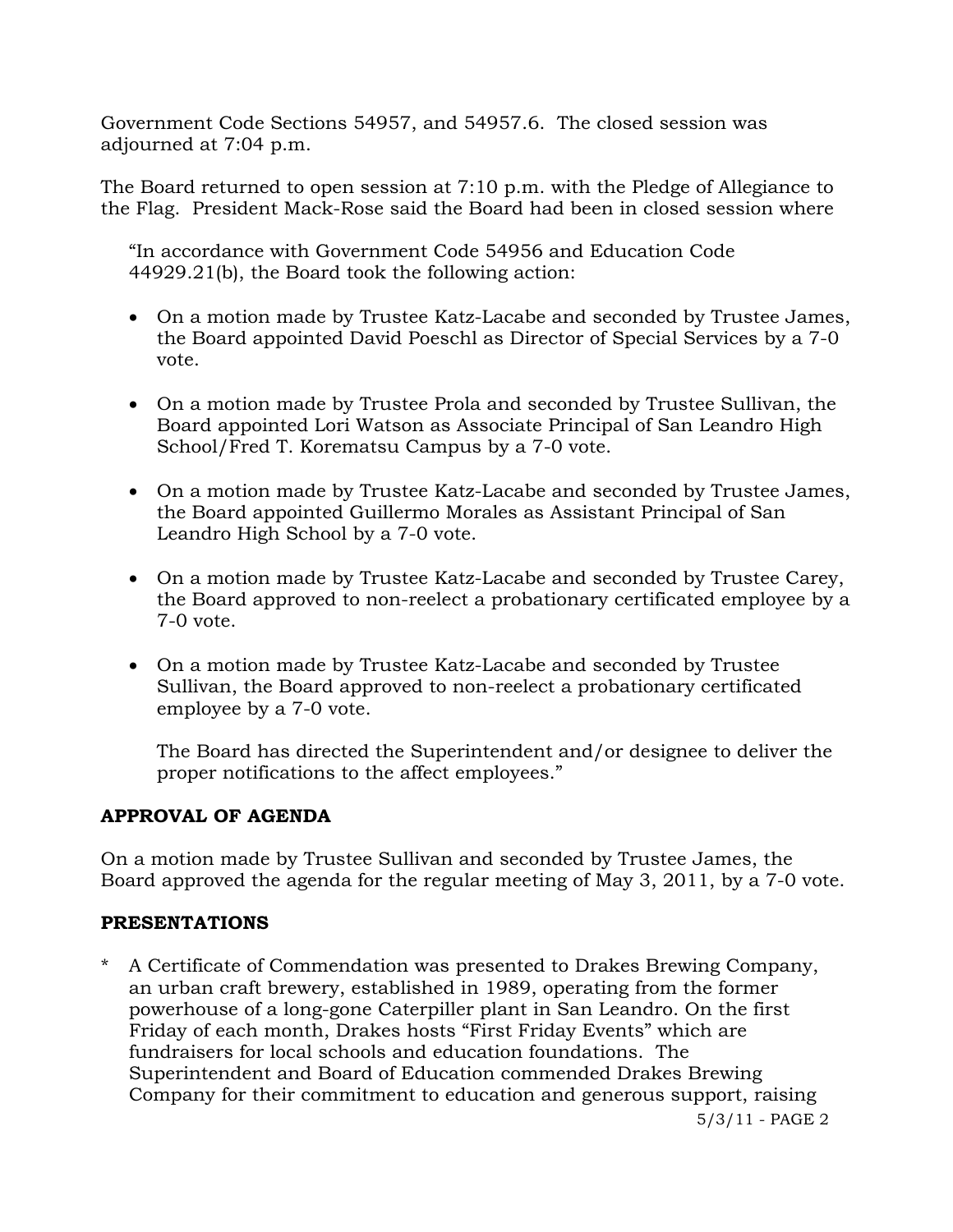thousands of dollars for schools throughout San Leandro. John Martin, Owner, was present to accept this commendation.

# **PUBLIC COMMENT**

- Wes Blair, Roosevelt Elementary School Dads' Club President, Michael Fitzgerald, Washington Elementary School Dads' Club; Erin Head, Roosevelt Elementary School PTA President; Janice Jorgensen, Bancroft Middle School PTA President; and Louis Heystek, on behalf of the San Leandro Education Foundation, were also present and joined in commending Drakes for their commitment and support to the San Leandro Unified School District.
- Drakes Brewery owner, John Martin, thanked District staff, organizers, and volunteers, for all of their help and the "love" they've shown for Drakes.
- A Certificate of Commendation was presented to Wendy Papciak, a teacher at Roosevelt Elementary School, for being selected to receive the Educator of the Year Award presented by the Hayward Area Historical Society. The award recognizes her impressive involvement in and enthusiasm for the educational programs at the Historical Society.
- \* Certificates of Commendation were presented to the recipients of the Mid-Alameda County Special Education Local Plan Area (MACSELPA) "Excellence in Special Education Award" for their dedicated, compassionate, and outstanding efforts and interest in the welfare and education to students with special needs in San Leandro:
	- Lonna Barnhill, Paraeducator, San Leandro High School
	- Lynn Hsi-Ling Huang, SDC Teacher, Jefferson Elementary School
	- Mary Ann Mendoza, SDC Teacher, Roosevelt Elementary School
	- Gloria Robles, Paraeducator, Garfield Elementary School

# **PUBLIC TESTIMONY ON NON-AGENDA ITEMS**

- Pamela and Rick Richards addressed the Board regarding the upcoming National Police Appreciation Week, May 15-21. They requested that during this week, schools join the community by displaying blue ribbons in honor of our fallen officers, as well as thanking those law enforcement officers for their service to our community, adding that the San Leandro Police Department has always supported our students and our schools, and is a big supporter of "Keep the Music Rockin Foundation.
- Mark Hamilton, San Leandro High School counselor, addressed the Board on the important role that counselors play in students' achievement and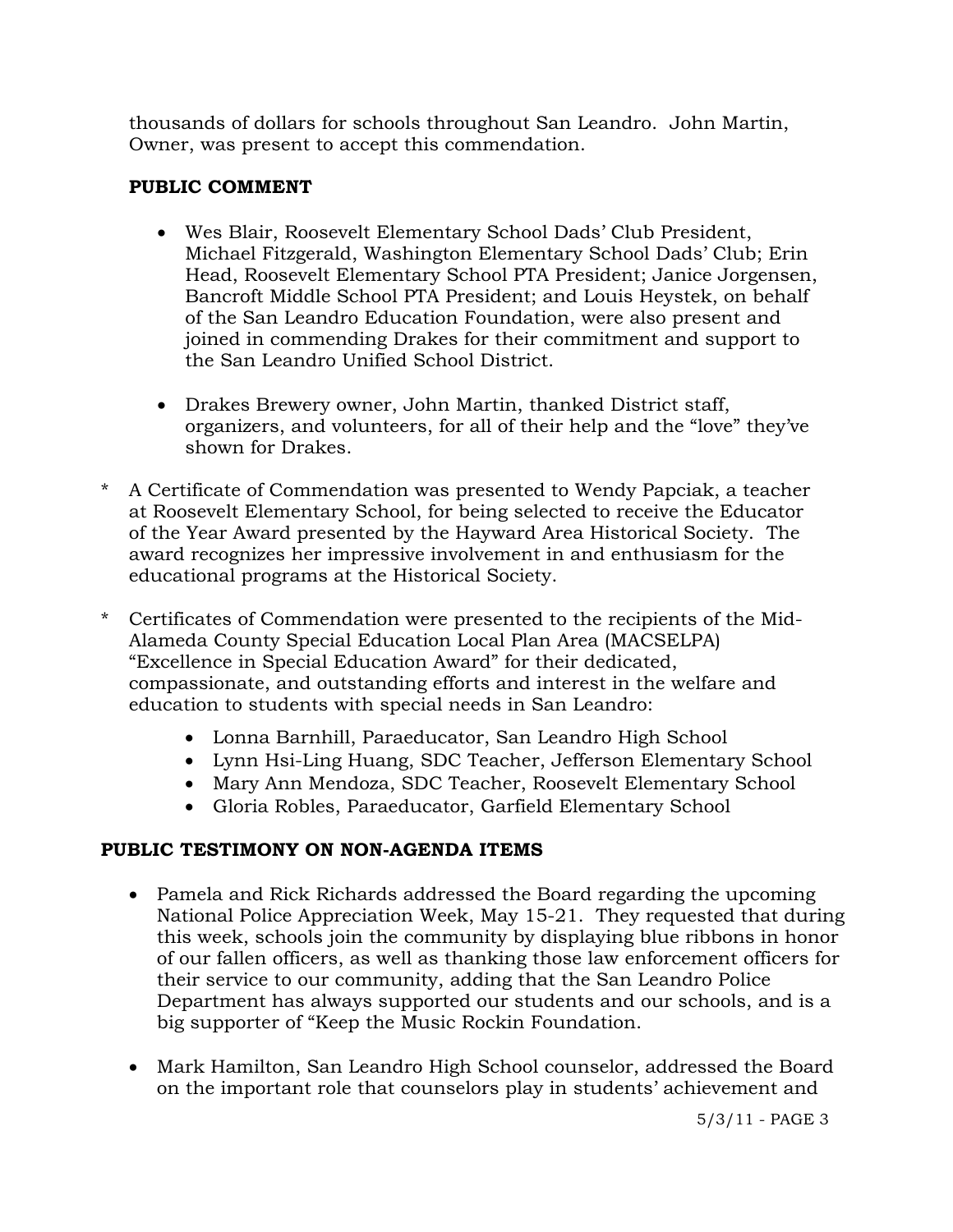well-being. Distributing an updated snapshot of his caseload that was originally presented on December 7, 2011, he urged the Board "to spend time with the counselors and see the work that is ongoing, and to see for yourself the energy and care the counselors bring to that work."

• Carol Delton, representing the San Leandro Teachers' Association (SLTA) on issues of budget and finance, distributed a copy of the SLTA Budget News and a chart addressing the internal budget situation and resources that might be used to mitigate loss of programs to our students during the coming year. She encouraged the Board to look at the budget documents to find resources to preserve programs for the next school year.

# **PRESENTATION**

\* Proposed Marquee at Wilson Elementary School

 Wendy Ponder, Principal of Wilson Elementary School, provided a brief presentation on a proposed marquee which is to be mounted on the exterior wall of the multipurpose room. The current marquee was vandalized which has significantly weakened the communication with the school community. Students, staff and parents have fundraised for two school years with the sole goal of replacing the current marquee with a new state of the art marquee. Presentation highlights included:

- The proposed marquee will be mounted on the exterior wall of the multipurpose room above the exit doors
- Marquee dimensions are 2'8" x 7'11"
- Marquee is a Single Face sign with super bright LEDs with an eleven year life expectancy, and is capable of 281 trillion colors
- Announcements may incorporate video, pictures, graphics
- Free Software upgrades for five years are included in the package and the vendor provides a 5-year parts warranty on all signs
- Vendor will install the sign and make sure the sign is operational and staff is trained on how to use the software once power is provided to the sign
- SLUSD will provide electrical service to site of installation
- Security measures include weather and ambient light protection, placing the marquee higher up on the wall than the previous one to eliminate vandalism, grid construction to protect bulbs, two site licenses limits access and secure IP address (H02.11N) for wireless communication
- The proposed marquee will restore an important communication tool to the school community
- Estimated cost is \$13,636 (includes shipping & delivery) that will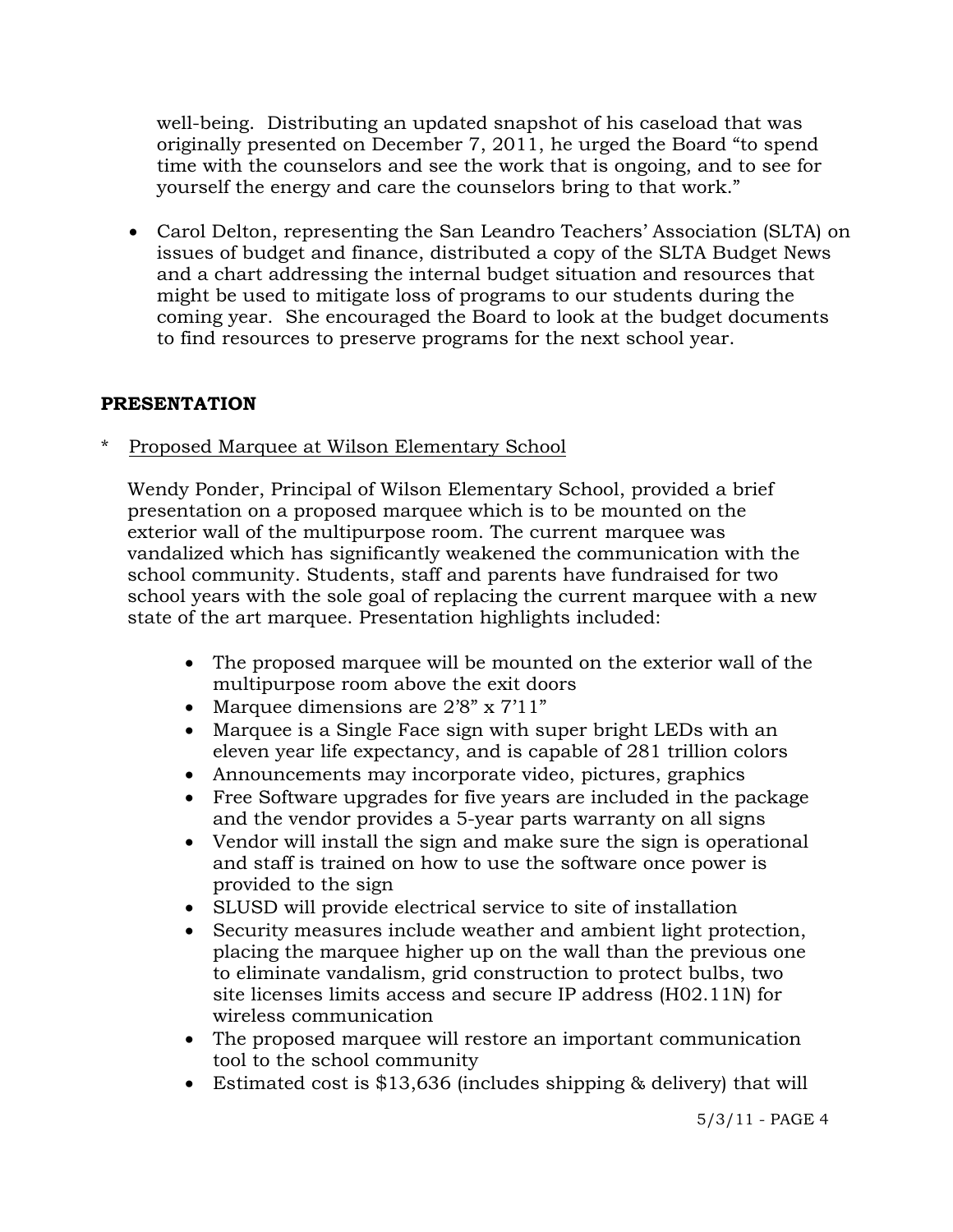be paid by the Wilson PTA

 The Board commended the Wilson PTA and students for all of their fundraising efforts towards accomplishing their goal.

# **CONFERENCE**

# Facilities and Construction

5.1-CF Installation of a New Marquee at Woodrow Wilson Elementary School

> On a motion made by Trustee Prola and seconded by Trustee Katz-Lacabe, the Board approved the installation of a new state of the art marquee at Woodrow Wilson Elementary School as presented, by a 7-0 vote.

# **DISTRICT GOAL #1 Educate the Whole Child: Ensure the academic, physical, social and emotional well being of every student**

# **PRESENTATION**

\* LEAP Plan Addendum Update: Local Educational Agency Plan (LEAP) Title III Improvement Plan Addendum Report

 Andrew Gordon, Coordinator of English Learners and Categorical Programs, presented the annual results of the R-30 Language Census and shared the District's progress on the Local Educational Agency Plan LEAP)-Title III Improvement Plan Addendum (IPA) as it relates to English learners. The presentation included highlights addressing the needs of our English learners and improving academic achievement in English Language Development, Reading, and Mathematics. Andrew also shared the work related to professional development and the efforts to develop deeper partnerships with parents. Highlights included:

- Data collected in March from the R30 Language Census annual state-required data collection on students with non-English language backgrounds showed that almost 70% of our English learners are Spanish-speaking; 8% Cantonese, 7% Vietnamese, and a wide variety of other languages (Arabic, Mandarin, Tagalog, for example)
- As of 2011 there were 2,255 English learner students and the District successfully reclassified 351 students in 2010 and 317 in 2011
- Annual Measurable Achievement Objects (AMAO) highlight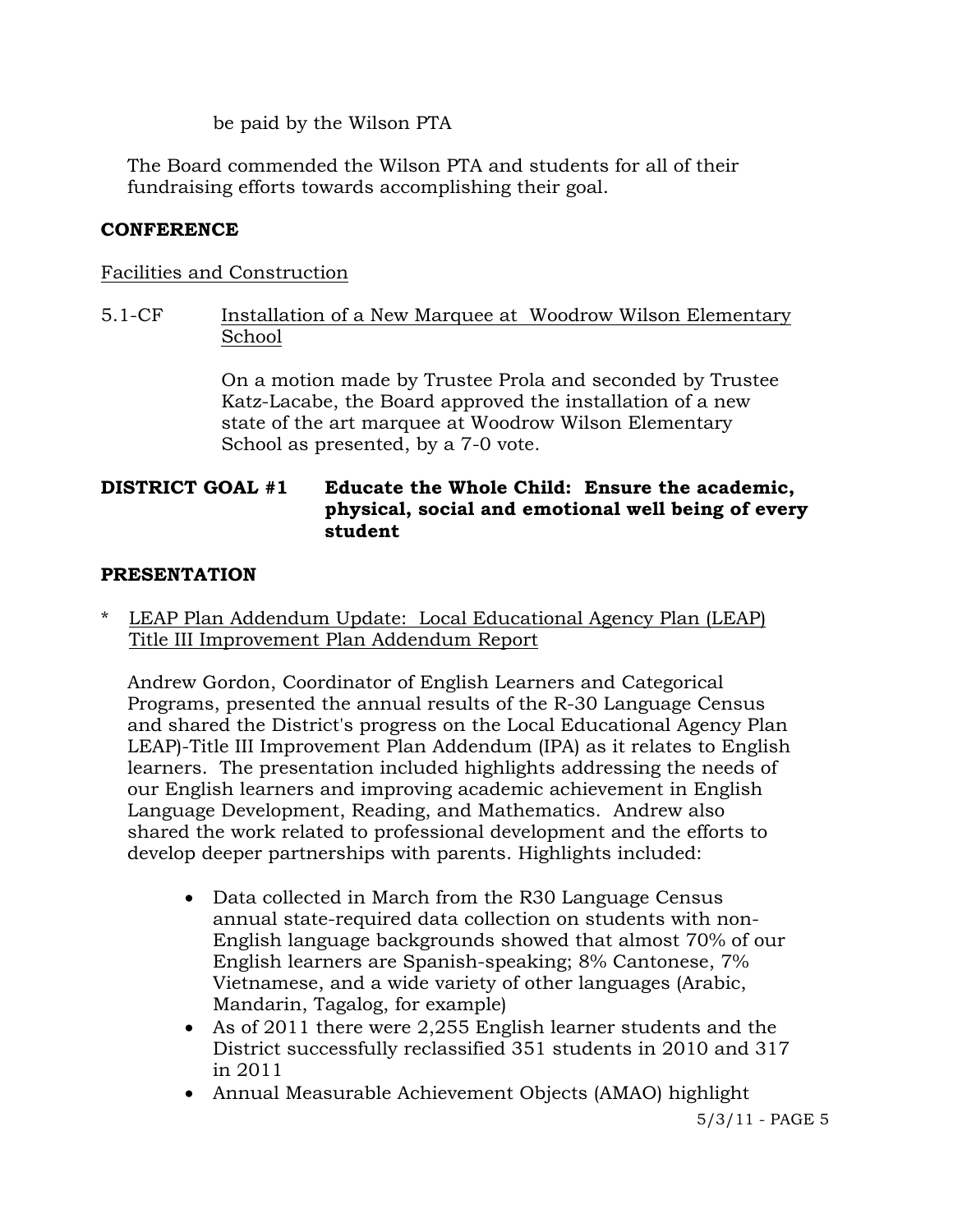levels of effectiveness with student's initial language growth, getting EL students proficient on CELDT and CST, and to be academically successful

- SLUSD has met the AMAO 1 growth target for the last three years;
- SLUSD met AMAO 2 growth target in 2007-08 and 2008- 09; however, changes in 2009-10 to AMAO 2 now require that LEAs must meet targets in BOTH cohorts:
	- 1) ELs who have been in language instruction for less than 5 years, and
	- 2) Those you have been receiving EL services for 5 year or more
- While this change helps us focus on the academic performance of our long term English learners (5 years or more), their academic needs have become a major priority in California
- What this means for SLUSD:
	- We did not meet state identified targets for EL as measured by the CELDT and CST
	- We entered into Title II, Year 2 Improvements in Fall 2009
	- We were required to complete an Instructional Plan Addendum (IPA) and include it in the Local Education Agency Plan (LEAP) addendum (Section 6)
	- Implement IPA with quarterly monitoring from the state
- Plans for 2011-12 include:
	- Continued implementation of RLA and Math Intervention system of support and services designed to meet the differentiated needs of intermediate and long term English learners
	- ELD Textbook adoption at middle school level
	- Revision of English Learner Master Plan
	- Ongoing professional development at every school
	- Development of English Learner learning walk protocols and walk-through to be scheduled at every school
	- Training for site ELACs
	- Continue meeting with EL coaches
	- International Festival June 2012

Following the presentation, the Board offered comments and questions regarding the continued unrealistic target gains being set by the state, if the District has sheltered classes at the middle and high school level, what level are the bilingual classes and is there any data available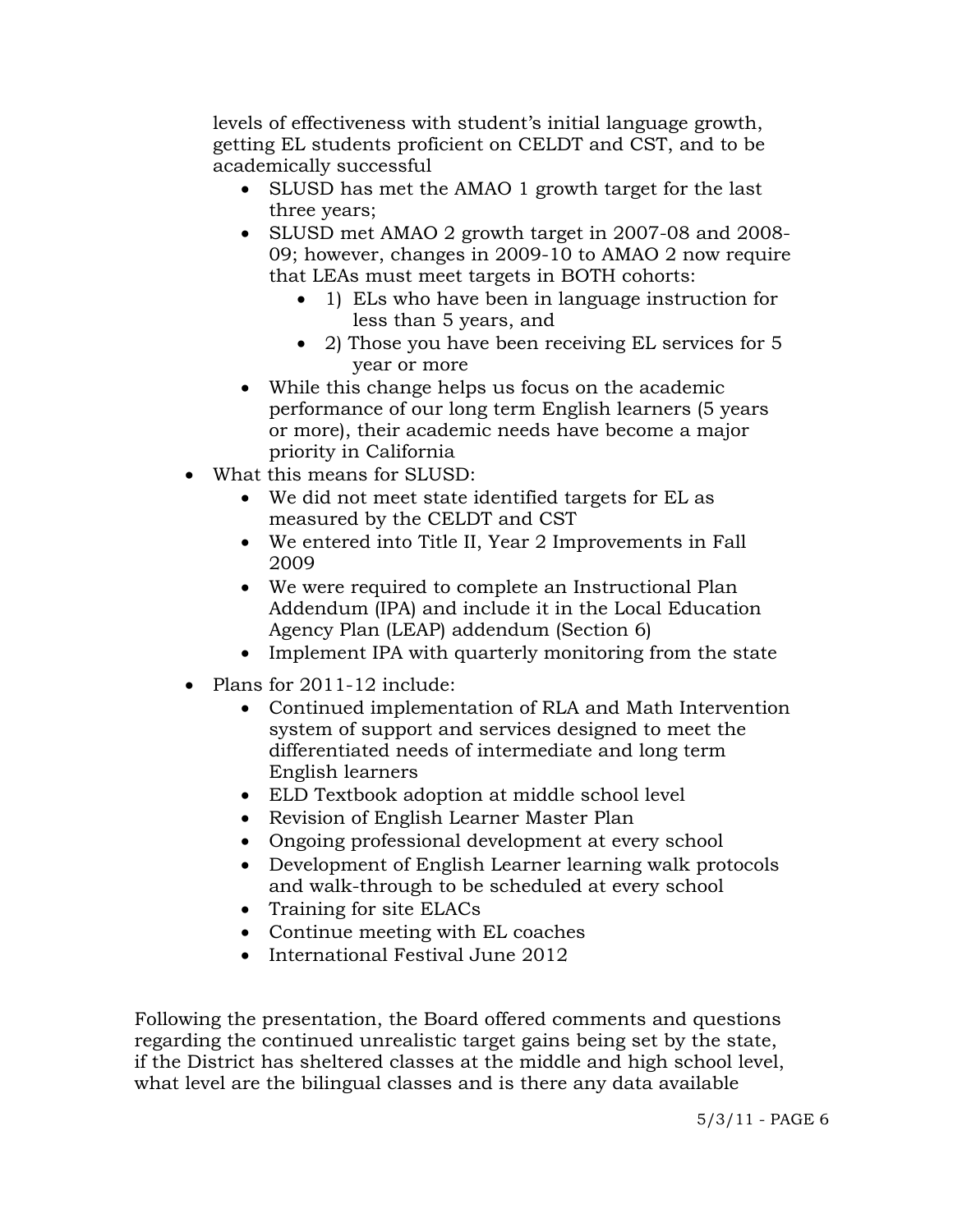comparing students in bilingual classes to those who are not, which were addressed by staff.

Two particular requests from the Board included seeing a chart illustrating the EL performance on the STAR broken down by elementary, middle, and high school level and looking at a summer language academy.

 The Board thanked staff and commended them for the ongoing teacher training and all of the work. The Board is looking forward to the second International Festival in 2012.

# **REPORTS**

- 1) Correspondence Clerk Almonte reported receipt of the following emails from April 18, 2011, through May 2, 2011: From Robin Michel regarding "Don't Miss Out!," "Press Release: School Board seeks Nominations," "News Release: Notables and Once Upon a Mattress"; from Grant Writing regarding "Registration Closing Soon"; from San Leandro Education Foundation regarding "Don't forget the Sneak Peek Fundraising,", and SLED Receives Two Grants"; from Carol Alvarez two emails regarding "CSEW," "4 Pictures," and "Madison April Parent Bulletin"; from Chad Brown regarding "Professional Grant Proposal Writing"; from Myrna Hernandez two emails regarding "Parent Newsletter"; from Mike McMahon regarding "Last Meeting of 2010-11 ACSBA"; from CSBA two emails regarding "California School News," "Laura Canciamilla," CSBA Wants Your Input," and "CSBA Director at Large"; from Rick Richards two emails regarding "4th Annual Lenny Williams Golf Classic"; from Scholastic Parents regarding "Scholastic E-market Place"; from Stephen Cassidy regarding "FW: An Invitation from Bart Board," and "Addressing Negative Stereotypes"; from Seth Watson regarding "It's time to ramp up on CALGREE"; from Cynthia Vincent regarding "AC Transit to hold public hearing"; from Donna McBride regarding "Wilson Parent Bulletin"; from Dan Martin two emails regarding "Rally for Public Education," "School for at-risks kids," and "The High Cost of Low Teachers Salaries"; from Senator Ellen Corbett regarding "Investigates Seismic Safety"; from Girls Inc. regarding "Make a Date"; from Marilyn Thirion regarding "Save the Date"; from "Veronica Ochoa regarding "Garfield's Bulletin"; from SLTA Members regarding "School Safety"; from James Amato regarding "Beyond Question"; from Sheila Jordan regarding "ACOE In Touch e-Newsletter"; from Oakland Asian Cultural Center regarding "Help OACC Raise \$35,000"; from Katy McCarthy regarding "Congratulations on your 2010 Presidential Award for Excellence for Mathematics and Science Teaching!"
- 2) Student Board Member Report Jeff Engler, Student Board Member updated the Board on activities at the San Leandro High School main

5/3/11 - PAGE 7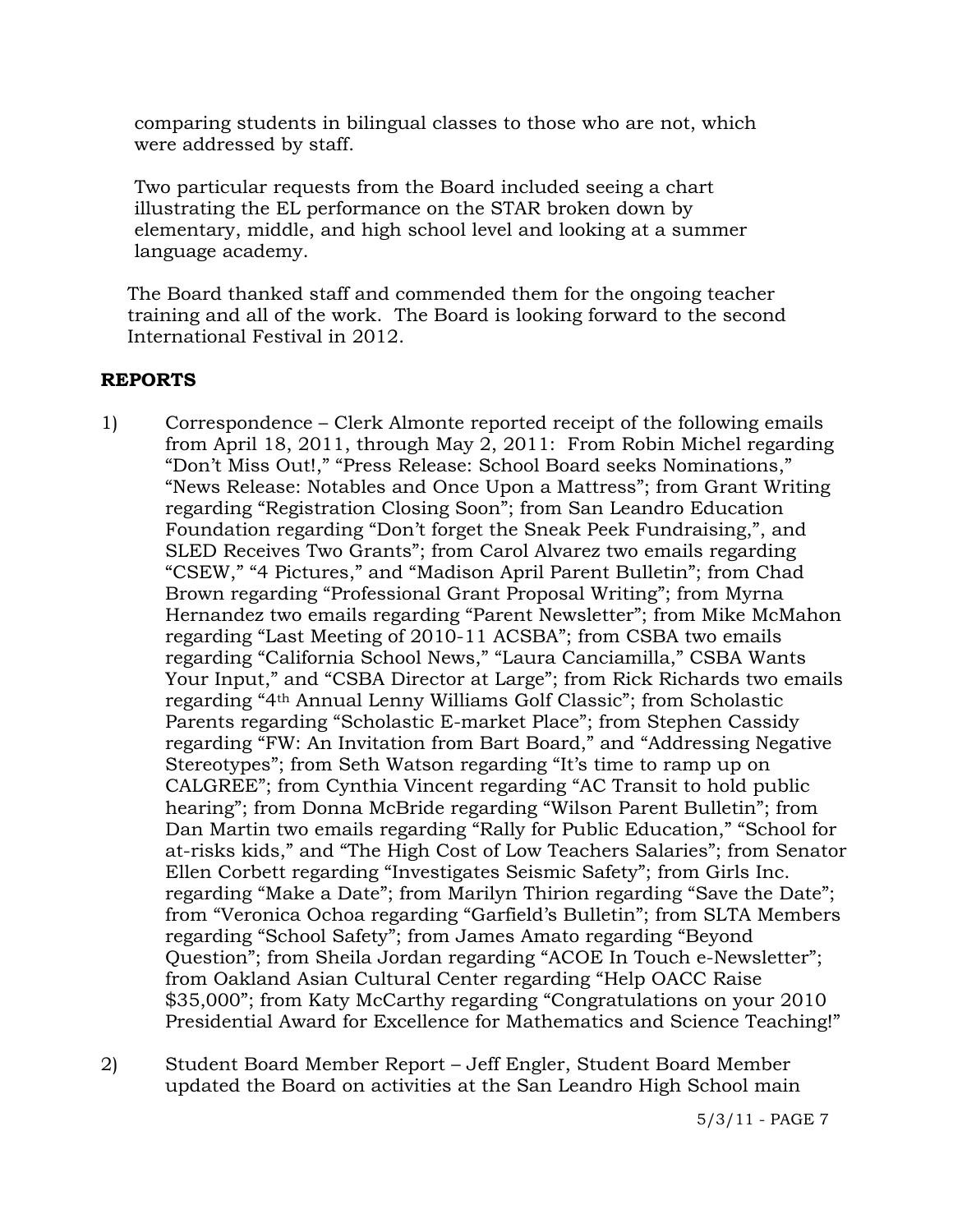campus and Fred T. Korematsu Campus reporting that:

- Today was the last day of STAR testing
- AP testing begins this week and continues through the next week
- Opening weekend of "Once Upon a Mattress" at the new San Leandro High School Arts Education Center was very successful. There will be three more performances on May 5, 6, 7, at 7 p.m.
- Thursday, May 12, 2011, is Open House at San Leandro High School
- 3) Union Representative Reports
	- Mark Hamilton, on behalf of the San Leandro Teachers' Association, thanked staff, Board of Education, and community officials for their support at this afternoon's Rally to Save Our Schools at San Leandro High. Upcoming CTA sponsored events taking place next week as part of the "State of Emergency" campaign for schools include:

|           | • Monday, May 9   | Letter and postcard writing campaign to    |
|-----------|-------------------|--------------------------------------------|
|           |                   | the state legislature at school sites      |
| $\bullet$ | Tuesday, May 10   | "Flash mob" at Bayfair Center: A mass of   |
|           |                   | teachers will grade papers together in the |
|           |                   | food court                                 |
|           | Wednesday, May 11 | "Day of the Teacher"                       |
| $\bullet$ | Thursday, May 12  | "Facebook frenzy": Educators will ask the  |
|           |                   | public to "friend" the SLTA-State of       |
|           |                   | Emergency page                             |
|           | Friday, May 13    | Regional Rally in San Francisco            |

4) Superintendent's Report – Superintendent Cindy Cathey acknowledged and thanked the San Leandro Sports Foundation for all of their hard work in making the "Run for the Schools" 5K run/walk fundraiser a great community builder and lots of fun.

As previously reported by the Student Board member, the high school has finished their STAR testing; however, other school sites will be winding down this week.

The Superintendent reminded everyone that the application for the District's City Recreation & Parks Commission representative has been posted on the website and can be downloaded. Applications are also available at the District Office. The deadline for applying is May 13, 2011.

The Superintendent proudly announced that: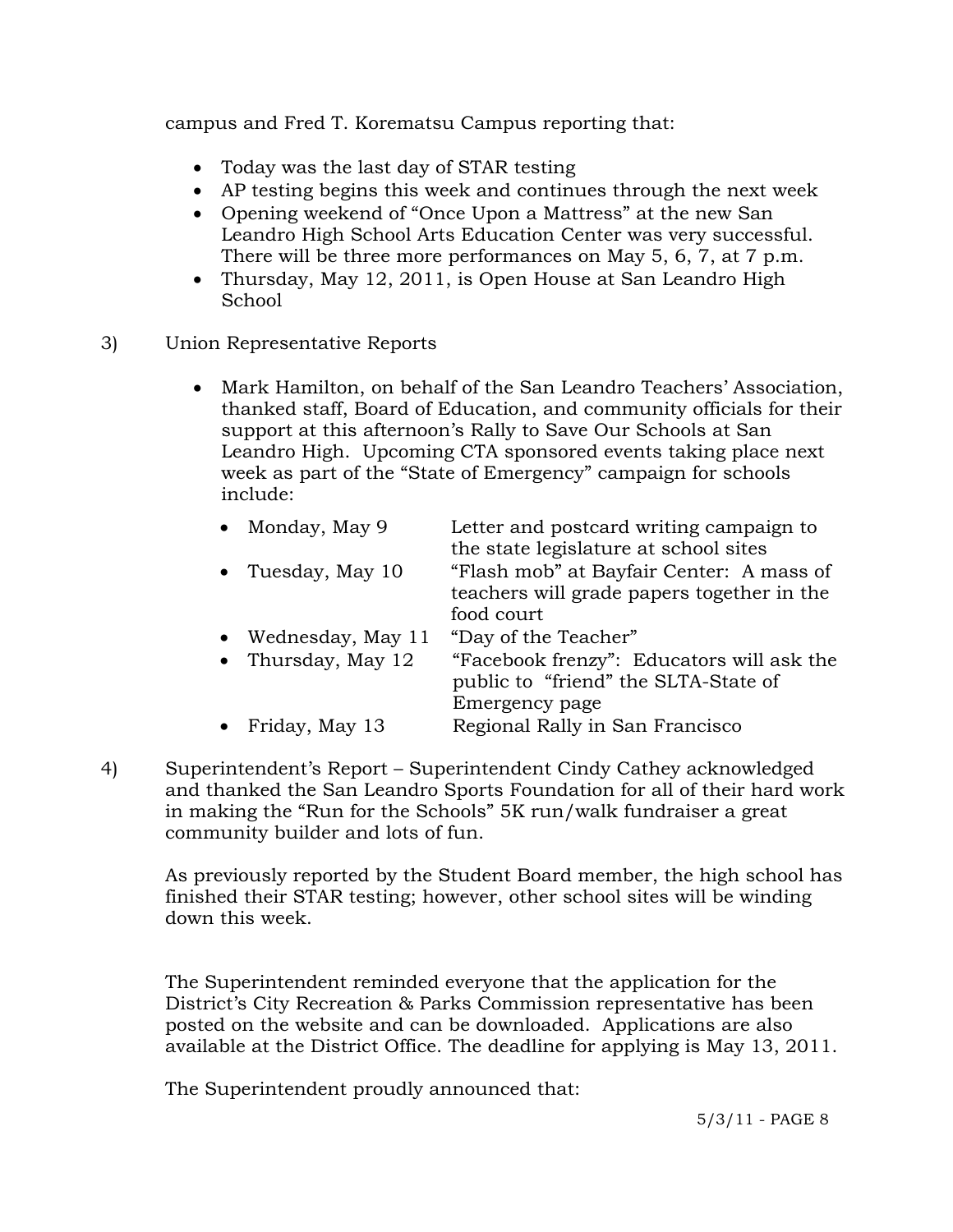- Washington Elementary School teacher Katy McCarthy has been awarded the prestigious Presidential Award for Excellence in Mathematics and Science Teaching. She was one of 85 (two from California) K-12 math and science teachers from across the country to be selected. Recipients will receive a \$10,000 award from the National Science Foundation to be used at their discretion, as well as an expense-paid trip to Washington, D.C. for an awards ceremony and educational and celebratory events, including meeting the President and visits with members of Congress and the Administration. The Superintendent also noted that Katy has become "quite a celebrity" as she has been contacted by the Daily Review and Channel 7. The Board will honor her at their June 7 Board meeting.
- San Leandro High School teacher, Victor Doan, has been nominated for the Comcast Sportsnet Award, "Outstanding Teacher." The public will choose the winner by voting online. She encouraged the Board to cast their vote for Victor, stating that "he so deserves to win!" To cast a vote log on to: www.comcastsportsnet.net.
- 5) Board Committee Reports
	- Facilities/Technology Trustee Prola reported that the committee met on April 20, 2011, and discussed construction contracts for the summer projects including Muir Middle School restroom project (Zolman Construction & Development, Inc.); Bancroft Middle School and Roosevelt Elementary School paint & light projects (BRCO Construction); and San Leandro High School paint & lights project (Cam Painting Incorporated ), which were being brought forward for Board consideration tonight. The committee also discussed the seismic upgrade in the District, noting that the Board was provided with a CD of the results from a prior study that was done. The format for the annual Measure B Program, and updates on Measure M were also discussed.

Trustee Prola reported that the Conceptual Design Team for the Sports Complex and Burrell field had their last meeting on April 22 and the San Leandro High School Swim Center Conceptual Team is scheduled to have one more meeting. The next Facilities & Technology Committee meeting is May 11.

- 6) Board Representatives' Reports
	- City Disaster Preparedness Council –Trustee Sullivan reported that the Council had their first meeting on April 22, 2011, and discussed an

5/3/11 - PAGE 9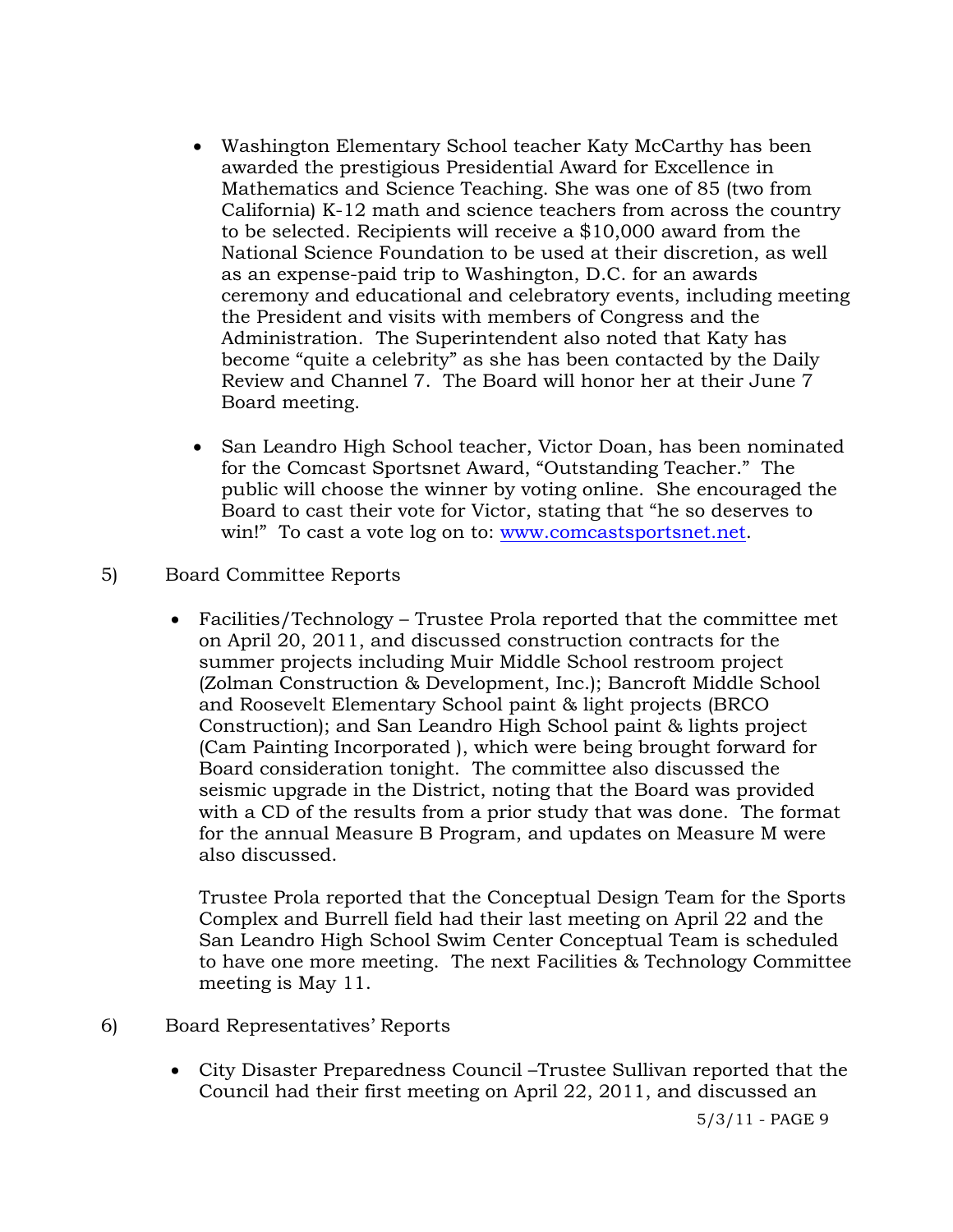overview of the Emergency Operations Center in the Senior Community Center, establishing emergency shelters at school sites, and a May county-wide exercise. A question was raised "Who inspects the schools following a disaster such as an earthquake"?, with Trustee Sullivan sharing that the District is looking at our seismic report to be sure that we are in compliance.

Upcoming events include a Responders' Training Day on May 25; and Alameda County Public Emergency Preparedness Fair on May 26, at the Oakland Coliseum. The Council's next meeting with be July 15, at 8:30 a.m. Topics for that agenda include who inspects the schools following a disaster, best models for San Leandro schools and how prepared we are and the purpose of the group.

# **CONSENT ITEMS**

The following item was pulled from the Consent Calendar:

# Educational Services

3.5-C Contracted Services between San Leandro Unified School District and Art Hazelwood for Screen Printing Instruction in the Social Justice Academy at San Leandro High School

# **REMAINING CONSENT ITEMS**

#### General Services

- 1.1-C Approval of Board Minutes April 5, 2011
- 1.2-C Approval of Board Minutes April 19, 2011
- 1.3-C Resolution #11-28 Support California's May 9-13 Week of Action
- 1.4-C Designation of School Representatives to the California Interscholastic Federation League (CIF)

#### Human Resources

2.1-C Acceptance of Personnel Report

# Educational Services

3.1-C Acceptance of Donations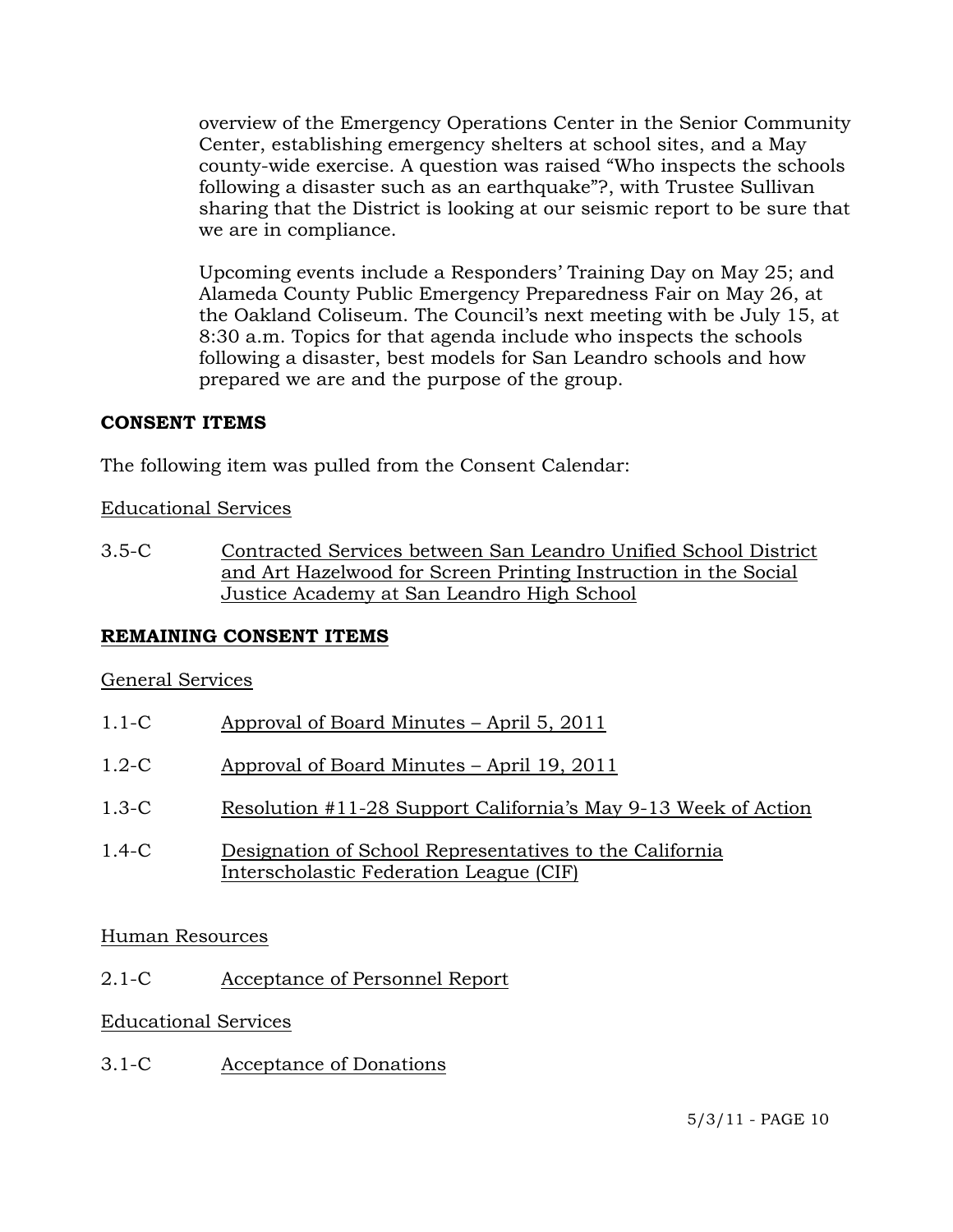- 3.2-C Non-Public School/Agency Contracts
- 3.3-C Contracted Services between San Leandro Unified School District and James Morrison, Student Information and Technology Management for District Aeries Student Data System Audit on May 31, 2011
- 3.4-C Contracted Services between San Leandro Unified School District and L & M Consultants at San Leandro High School for May 2-11- June 2011.

Business Operations

4.1-C Resolution #11-29 to Declare Certain Equipment Surplus and/or Obsolete

# Facilities and Construction

- 5.1-C Construction Contract with Zolman Construction & Development, Inc. for the Muir Middle School Restroom Renovation Project
- 5.2-C Construction Contract with BRCO Construction for the Bancroft Middle School and Roosevelt Elementary School Painting & Lighting Project
- 5.3-C Construction Contract with Cam Painting Inc. for the San Leandro High School Painting and Lighting Project

On a motion made by Trustee James and seconded by Trustee Katz-Lacabe, the Board approved the remaining consent items by a 7-0 vote.

# **ITEMS PULLED FROM THE CONSENT CALENDAR**:

Educational Services

3.5-C Contracted Services between San Leandro Unified School District and Art Hazelwood for Screen Printing Instruction in the Social Justice Academy at San Leandro High School

> Diana Prola expressed her concern that the contracted services from this consultant had already been completed before the Board had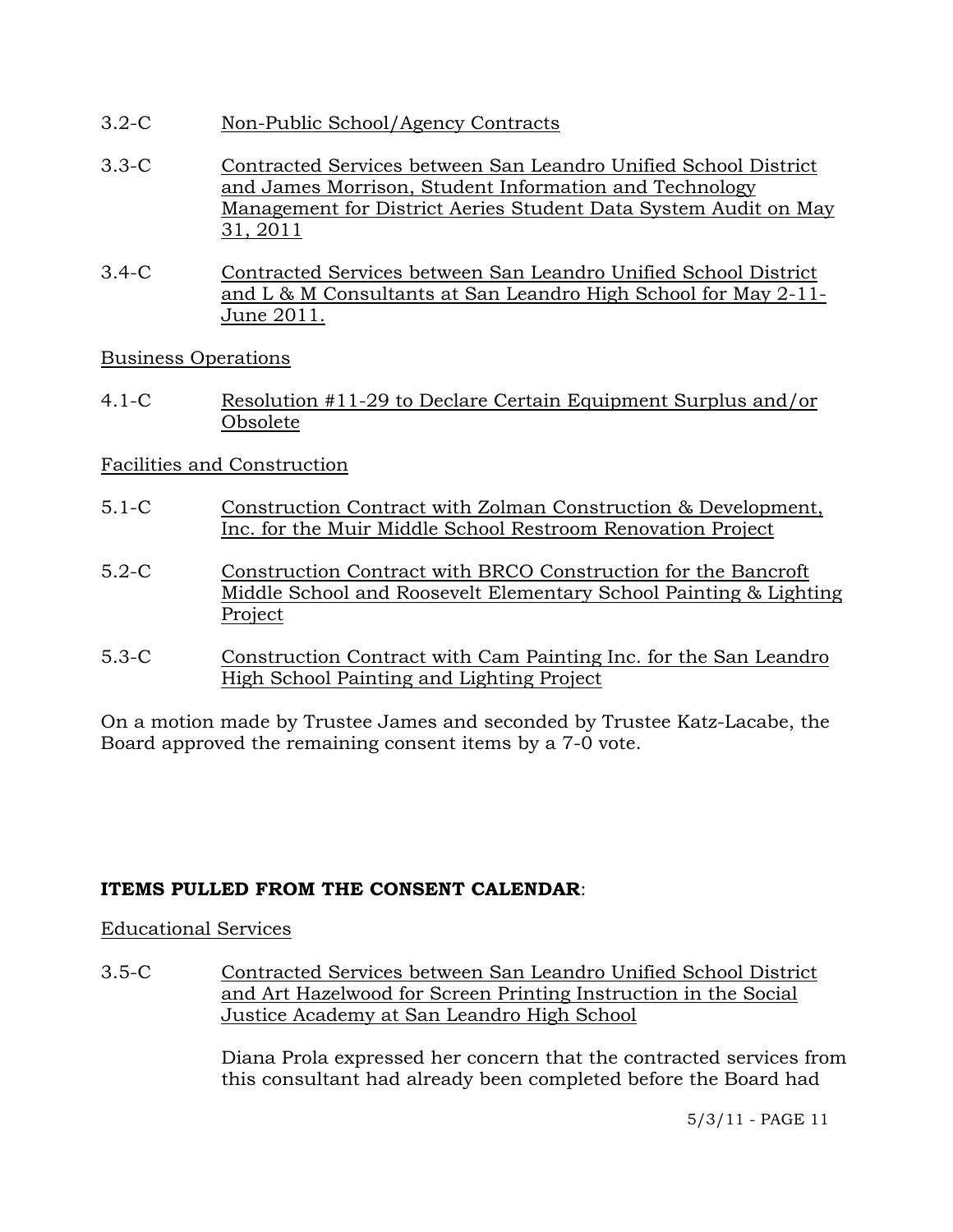approved the request.

Superintendent Cathey shared her concern, commenting that staff continues to remind teachers and administrators that they cannot secure the services of someone who requires a contract without prior Board approval.

On a motion made by Trustee Prola and seconded by Trustee Almonte, the Board approved the contracted services between San Leandro Unified School District and Art Hazelwood for Screen Printing Instruction in the Social Justice Academy at San Leandro High School, by a 7-0 vote.

# **ACTION ITEMS**

### Human Resources

# 2.1-A Resolution #11-27 Final Decision Not to Reemploy Certificated Employees

Senior Director II John Thompson recapped that in March 2011, the Board took action to reduce or eliminate the number of certificated employees by the equivalent of twenty (20.00) full-time equivalent (FTE) employees. In order to carry that decision through, the Board needs to take action and final notice to those certificated employees must be given before May 15.

Trustees Sullivan and Mack-Rose expressed how disheartening it is to lose some of the best, most enthusiastic teachers.

On a motion made by Trustee Katz-Lacabe and seconded by Trustee Prola, the Board adopted Resolution #11-27 Final Decision Not to Reemploy Certificated Employees, by a 7-0 vote.

# Educational Services

# 3.1-A Proposed Stipulated Expulsion Order

On a motion made by Trustee Katz-Lacabe and seconded by Trustee James, the Board approved the recommendation from the Director of Student Support Services for the stipulated expulsion order for student E35-10/11, by a 7-0 vote.

3.2-A Proposed Stipulated Expulsion Order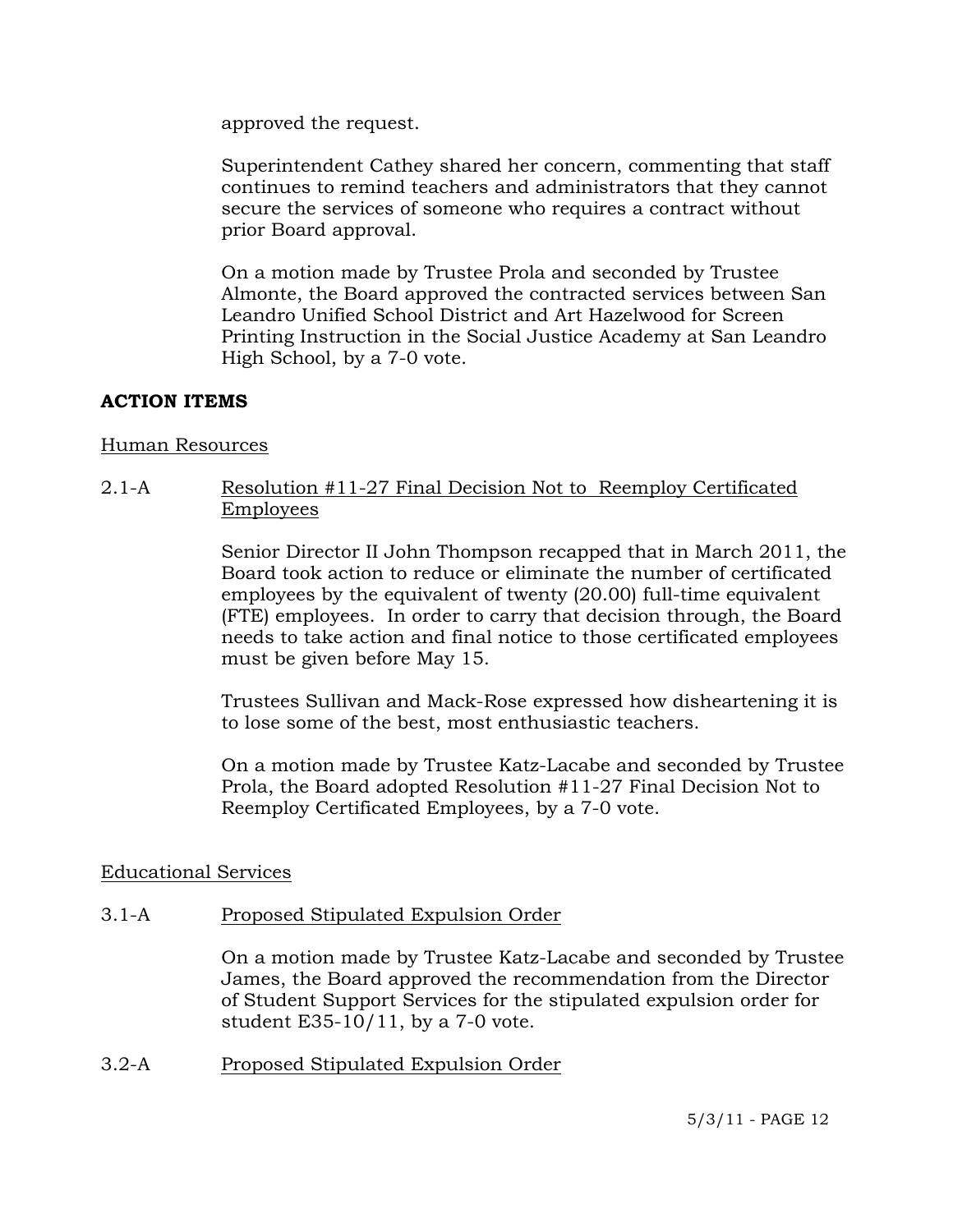On a motion made by Trustee Katz-Lacabe and seconded by Trustee Sullivan the Board approved the recommendation from the Director of Student Support Services for the stipulated expulsion order for student E37-10/11, by a 7-0 vote.

### **CONFERENCE ITEM**

#### Business Operations

### 4.1-CF Updated 2010-2011 Budget Development Timeline

The Board discussed and considered the updated 2010-2011 Budget Development timeline.

Assistant Superintendent Song Chin-Bendib highlighted upcoming meetings needed to finalize the adopted budget:

- May 16 Governor's May Revise
- May 23 School Services May Revise Workshop
- May 31 Special Board meeting
- June (TBD) Finance Committee Meeting and Budget Advisory **Committee**

During the discussion there was some confusion over the upcoming meeting dates because the dates listed on the agenda were incorrect, and it was unclear whether dinner would be provided before the 7 p.m. May 9 Joint City/District session at the San Leandro Library. The Board asked that the Superintendent to provide clarification in the next *Confidentially Speaking.* Trustee Mack-Rose, did, however say that the May 10 Special Board meeting was cancelled.

#### **INFORMATION ITEMS**

#### Business Operations

# 4.1-I Investment Report for February 2011

The Board received for information the Investment Report for February 2011.

#### **ADDITIONAL SUGGESTIONS AND COMMENTS FROM BOARD MEMBERS**

 Trustee Almonte invited any Board members interested in a State of California Commission appointment to join Mona Pasquil, Appointments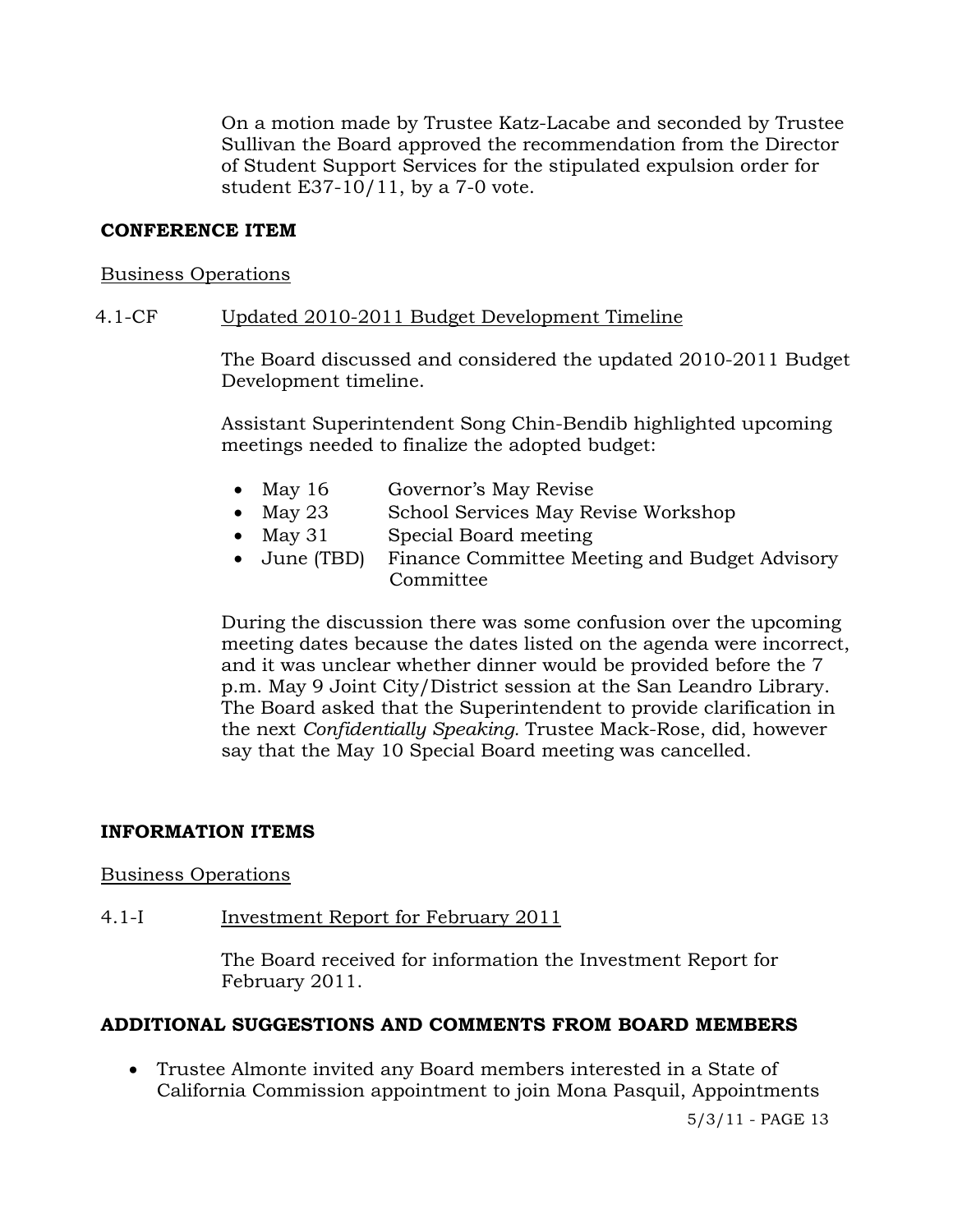Secretary to Governor Jerry Brown, on May 12, 2011, in Fremont, where she will discuss opportunities for the underrepresented communities.

 Trustee Prola reported that she attended the Democratic convention this last weekend, along with Trustees Almonte and Katz-Lacabe, commenting that during a conversation with Superintendent Tom Torlakson, should the tax extensions not go through, legislators may be looking at lowering the approval threshold from a 2/3 vote to 55% approval vote for school parcel taxes.

On May 13 Trustee Prola will be attending the California School Boards Association Delegate Assembly in Sacramento, and while she is there she will attend the CTA rally.

She also attended the Business Academy Presentations and was so impressed by the talent of the students.

 Trustee Carey attended the Ribbon Cutting Ceremony for the Arts Education Center, the Run for Sports Event, and the Rally to Save our Schools.

He is looking forward to shadowing one of the para-educators at Madison Elementary School on Friday, and thanked CSEA President Carol Alvarez for extending the invitation to meet their employees and experience the job they provide to our students.

 Trustee Katz-Lacabe commented that Eat Out for Education is tomorrow, and the Roosevelt and Washington Elementary Schools Auction will be Saturday, May 7.

He asked that the Superintendent explain the procedures and rationale of the District's truancy policy in the *Confidentially Speaking.* 

 Trustee James attended the Run for Sports Event and had a great time. He thanked speakers, including Superintendent Cathey, Board President Mack-Rose and Alameda Labor Council Executive Secretary-Treasurer, Josie Comacho, for their comments at the Rally to Save Our Schools today.

He hoped to see everyone at Drakes on Friday, benefiting Bancroft Middle School, and on Saturday for the Roosevelt and Washington auction.

Trustee Sullivan congratulated Katy McCarthy for her National award.

She shared an email that she received from a parent, stating that two students in Karla Ball's 4th grade class at McKinley Elementary School, Leilani Raine Shepard and Yahkirah Maria Nunn, recently received a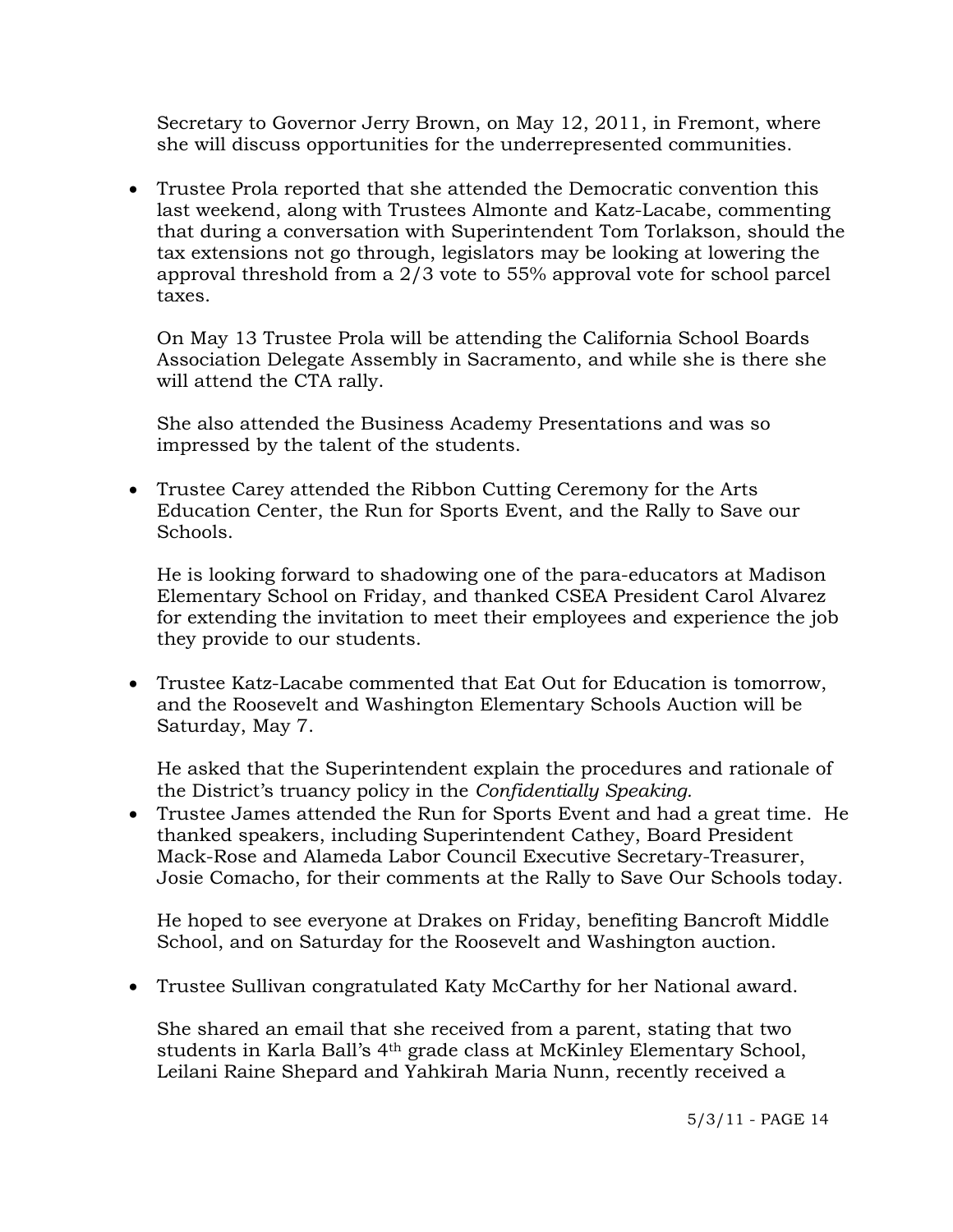writing award. She will forward the email to the Board and Superintendent.

Trustee Sullivan commented that at a recent Parent Equity committee meeting the subject of "transitions" was discussed. It was suggested that information could be made available at the Open Houses on how we can best serve parents of students who will be transitioning from elementary to middle and middle to the high school. In addition, she enlisted the support of the Board to share tips to graduating seniors on how to be successful as they prepare to move away from the nurturing environment of high school to life on a college campus and/or work environment.

Commenting on remarks made by Special Education Director Katherine Piccus when she presented Certificates of Commendation to some of her staff, Trustee Sullivan thought it would be nice if a "memory" book/scrapbook might be created for Ms. Piccus highlighting some special needs students as she retires at the end of the year.

 Trustee Mack-Rose reported that John Muir AVID had a "sleep over" April 29 and everyone had a good time.

She suggested that in the event that performances at the new Arts Education Center don't sell out, we might "comp" tickets to some senior citizens and/or give tickets to Davis Street for their families who might not otherwise attend, suggesting that this might be a considered for the upcoming performance of "Annie".

She announced that First United Credit Union is awarding \$10,000 to a school in the Alameda and Contra Costa Counties in an essay contest based on a question "Why Should My School Get \$10,000 from the First United Credit Union."

She acknowledged Management Appreciation Week this week, adding that Teacher Appreciation Week is May 9-13; National Nurses' Week is May 6- 12; and Classified Employees' Week is May 16-20, 2011.

At the invitation of CSEA President Carol Alvarez, Trustee Mack-Rose shadowed cafeteria employees at the high school, adding that Andrew Soliz, Executive Manager, Food & Nutrition Services, will be providing a presentation to the Board on May 17.

#### **ANNOUNCEMENT**

# **Future Board of Education Meetings**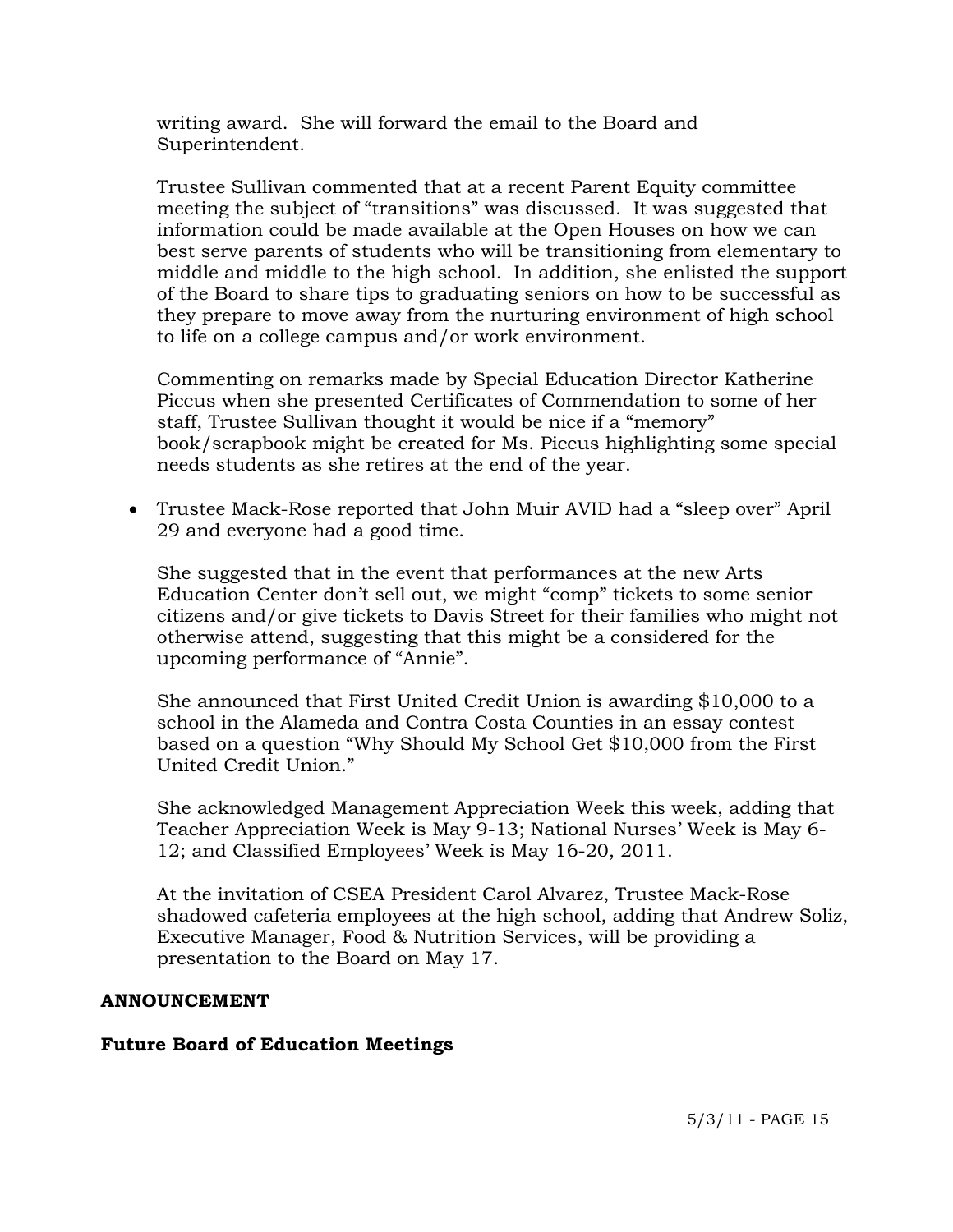Special Meeting – May 9, 2011 (City/District Joint Session) library-6 pm dinner; 7 p.m. meeting Regular Meeting – May 17, 2011 Special Meeting – May 10, 2011 Regular Meeting – June 7, 2011 Regular Meeting – June 21, 2011 Special Meeting – June 28, 2011 (City Chambers)